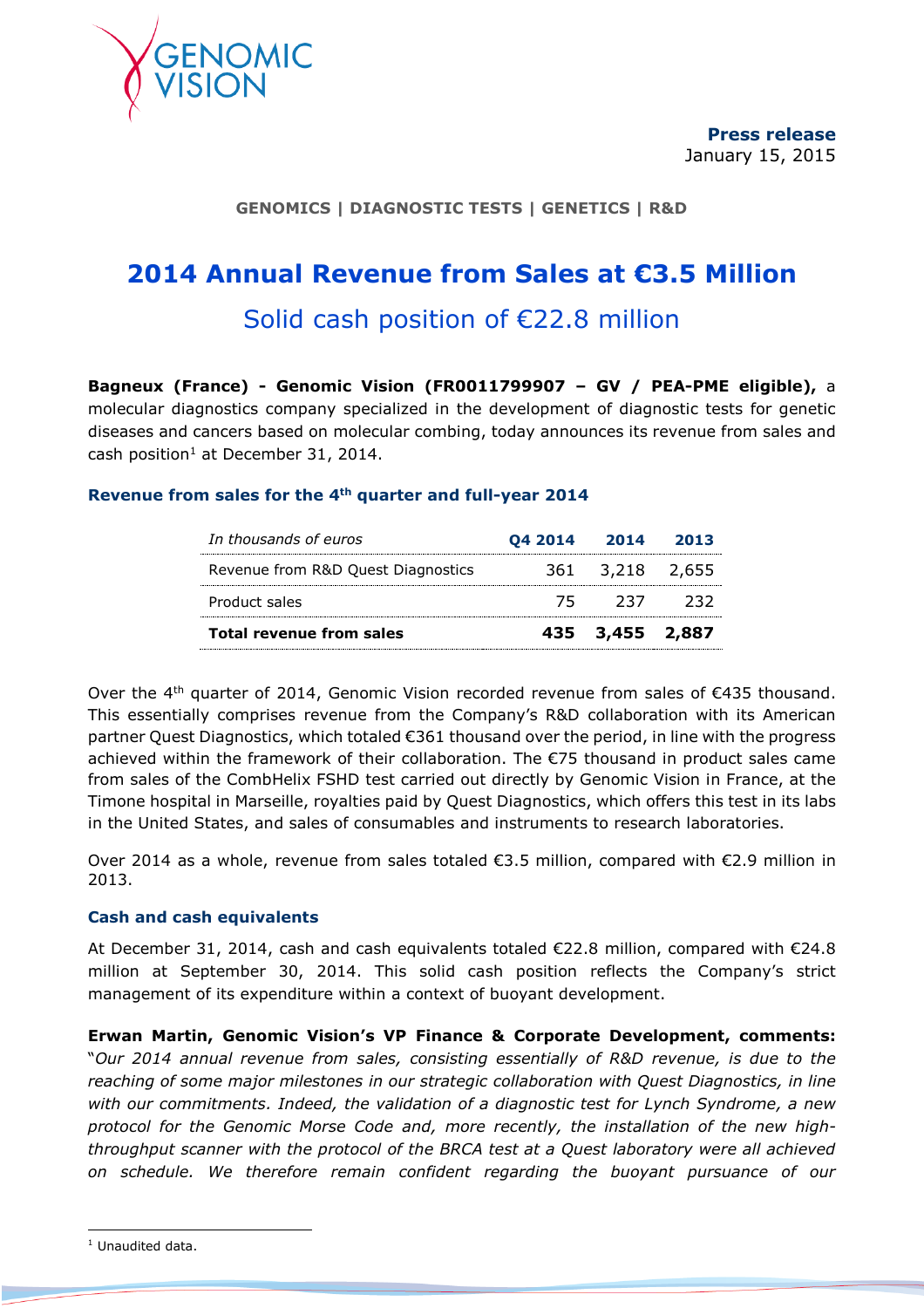*collaboration that, in 2015, should result in the launch of the BRCA test for detecting hereditary breast and ovarian cancer.*"

## **Next financial press release**

- 2014 full-year results, on April 30, 2015\* (after market)
- *\* Indicative date, subject to potential modifications*

●●●

#### **ABOUT GENOMIC VISION**

Founded in 2004, Genomic Vision is a molecular diagnostics company specialized in the development of diagnostic tests for genetic diseases and cancers based on molecular combing. Using this innovative technology that allows the direct visualization of individual DNA molecules, Genomic Vision detects quantitative and qualitative variations in the genome that are at the origin of numerous serious pathologies. The Company is developing a solid portfolio of tests that notably target breast cancer and cancer of the colon. Since 2013, the Company has marketed the CombHeliX FSHD test for identifying a myopathy that is difficult to detect, Facio-scapulo-humeral dystrophy (FSHD), in the United States thanks to a strategic alliance with Quest Diagnostics, the American leader in diagnostic laboratory tests, and in France. Genomic Vision has been listed on Compartment C of Euronext Paris since April 2014.

#### **ABOUT MOLECULAR COMBING**

DNA molecular combing technology considerably improves the structural and functional analysis of DNA molecules. DNA fibers are stretched out on glass slides, as if "combed", and uniformly aligned over the whole surface. It is then possible to identify genetic anomalies by locating genes or specific sequences in a patient's genome using genetic markers, an approach developed by Genomic Vision and patented under the name Genomic Morse Code. This exploration of the entire genome at high resolution via a simple analysis enables the direct visualization of genetic anomalies that are undetectable by other technologies.

For further information, please go to [www.genomicvision.com](http://www.genomicvision.com/)

# **CONTACTS**

## **Genomic Vision**

Aaron Bensimon Co-founder, Chairman & CEO Tel.: +33 1 49 08 07 50 [investisseurs@genomicvision.com](mailto:investisseurs@genomicvision.com)



**NewCap**

Investor Relations / Strategic Communications Dušan Orešanský / Emmanuel Huynh Tel.: +33 1 44 71 94 92 [gv@newcap.fr](mailto:gv@newcap.fr)



Member of **CAC® Mid & Small, CAC® All-Tradable** and **EnterNext© PEA-PME 150** indexes

#### **DISCLAIMER**

*This press release contains certain forward-looking statements concerning Genomic Vision and its business. Such forward-looking statements are based on assumptions that Genomic Vision considers to be reasonable. However, there can be no assurance that such forward-looking statements will be verified, which statements are subject to numerous risks, including the risks set forth in the prospectus on which the French Financial Market Authority (AMF) granted its visa n° 14-087 on March 19, 2014 and to the development of economic conditions, financial markets and the markets in which Genomic Vision operates. The forward-looking statements contained in this press release are also subject to risks not yet known to Genomic Vision or not currently considered material by Genomic Vision. The occurrence of all or part of such risks could cause actual results, financial conditions, performance or achievements of Genomic Vision to be materially different from such forward-looking statements.*